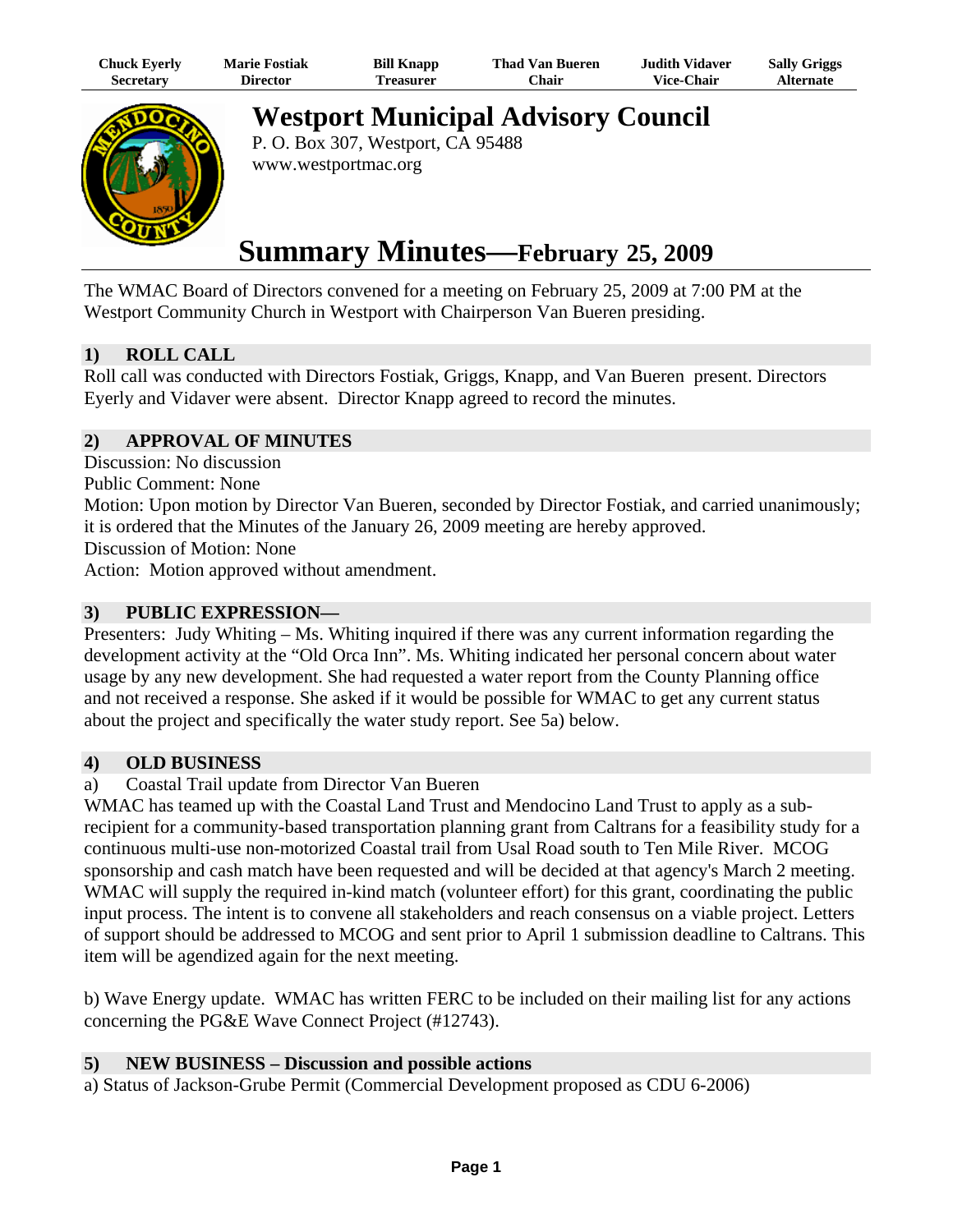Discussion: This was placed on the agenda by Director Vidaver who was not present at the meeting. Neighboring property owner Judy Whiting mentioned inadequacy of local groundwater supplies and noted well testing data have not been provided by project proponent to date. Additional discussion centered on the need for adequate fire protection facilities and economic mitigation for the Westport Volunteer Fire Department.

Action: Director Van Bueren to request update from Planning department and present at the next meeting.

#### b) CDP 64-2008 Omega Drive storm damage repair

Discussion: The WMAC and public both strongly support this storm damage repair project and consider it important to keep Omega Drive open as a through road. One concern raised by several speakers was the narrow width of the road at the north end where it intersects Highway 1. That narrow width results in unsafe conditions when vehicles are parked along that northern leg of the road. Larger emergency response vehicles may find it difficult to obtain through passage and safe egress and ingress to that northern end of the road is impaired for all motor vehicles when parked vehicles are present because it effectively becomes a one-lane road.

Motion: Director Van Bueren moved that the WMAC express support for this project with the suggestion that the project include posting "no parking" signs on both sides of Omega Drive along its northern leg. Seconded by Director Fostiak.

Action: Motion approved unanimously without amendment.

c) CDU 1-2009 Highway repairs at Post Mile 81.25 (Union Landing)

Discussion: Support was expressed for this project, which will maintain critical transportation connectivity to the north. Like other projects along the Highway 1 corridor between Usal Road and the Ten Mile River, it is considered critical that the project design includes sufficient paved width west of the fog line/traveled way for safe non-motorized travel for bicycles and pedestrians. That additional width should nominally be four feet wide and it would be desirable to specifically mark it for use by bicycles.

Motion: Director Van Bueren moved that the WMAC express support for this project with a request that the project design includes sufficient paved width west of the fog line to support safe nonmotorized travel by bicycles and pedestrians. Seconded by Director Knapp.

Action: Motion approved unanimously without amendment.

#### 6) **OTHER BUSINESS/OPERTIONS**

Director Knapp indicated he was awaiting an invoice from the Church before contacting the Planning Department for reimbursement. Director Van Bueren asked that his reimbursement be forwarded to Planning separately.

General news: Invasive plant removal at Seaside Beach was mentioned. The need for pampas grass removal in the Westport area was also noted. Also, an inquiry was made regarding plans for mowing along Branscomb Road.